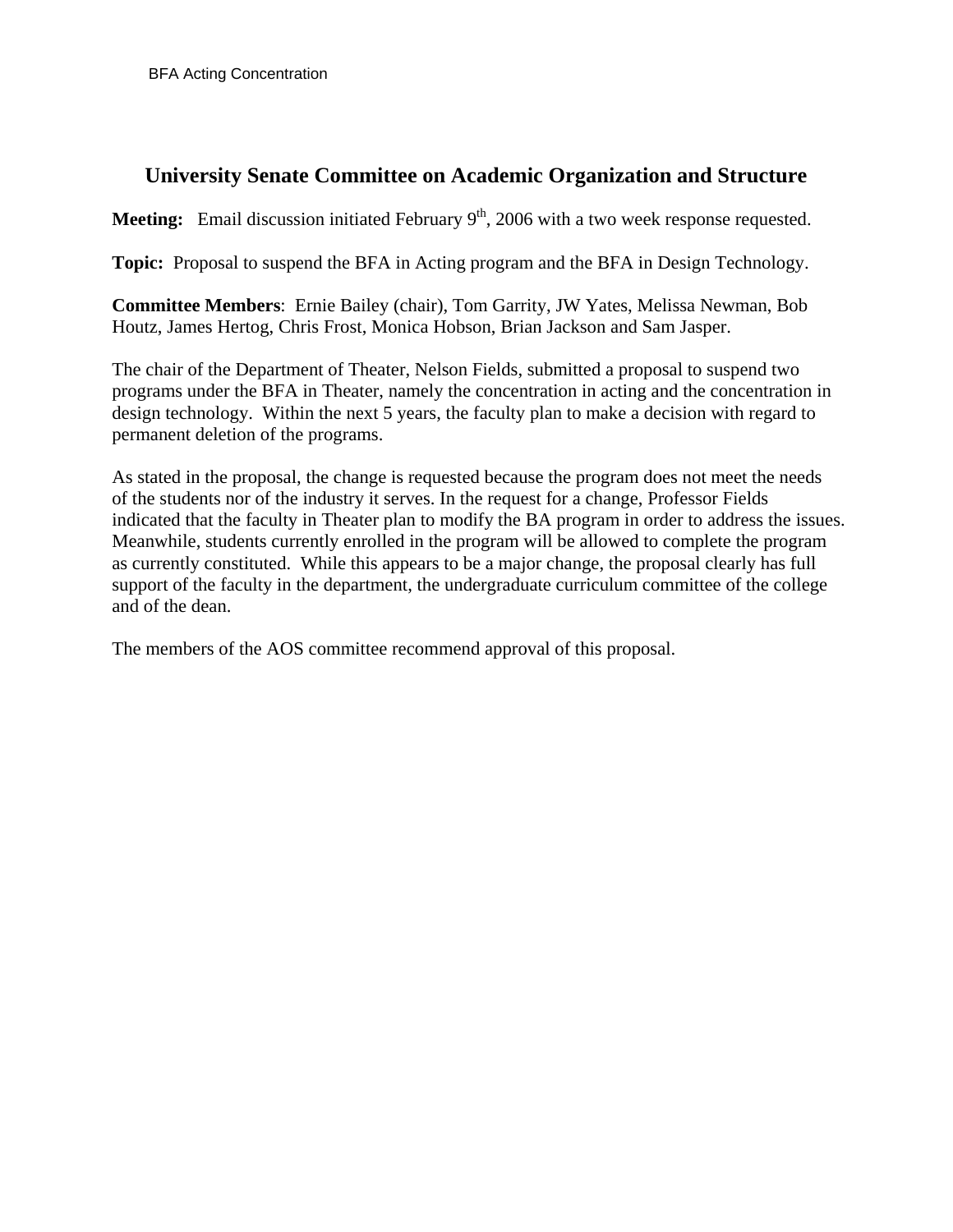

Department of Theatre

College of Fine Arts 114 Fine Arts Building Lexington, KY 40506-0022 (859) 257-3297 Fax: (859) 257-3042 www.uky.edu

October 6, 2005

**MEMO** 

Bob Shay, Dean of Fine Arts  $\mathscr{D}_{\mathbf{Z}}$ To: Nelson Fields, Chair, Department of Theatre From:

RE: Department of Theatre Curriculum Changes

Attached are requests for changes to undergraduate programs in the Department of Theatre. The faculty agreed to these changes at the September 28<sup>th</sup> Faculty Meeting. A summary of those changes and explanation follows.

- Suspension of the BFA program in Acting and Design/Technology We are requesting these programs be suspended for the time being until the faculty can better re-evaluate the need for them. The programs as written do not fulfill the requirements of a true BFA program. Recent conversations at conferences such as Southeastern Theatre Conference and United States Institute for Theatre Technology indicates faculty members in graduate programs are less interested in students with a BFA preferring a student with a BA degree. We have felt for some time the BFA programs are not working and want to use this time to rewrite the BA curriculum and make a final decision as to the dispensation of the BFA programs.
- **Change in BA Program This change in the Practicum requirement will allow**  $\bullet$ students more flexibility in working on productions that are required as the cocurricular component of the degree. This change simply makes the Practicum requirement 5 hours of any Practicum rather than the current requirement of dictating specific Practicums.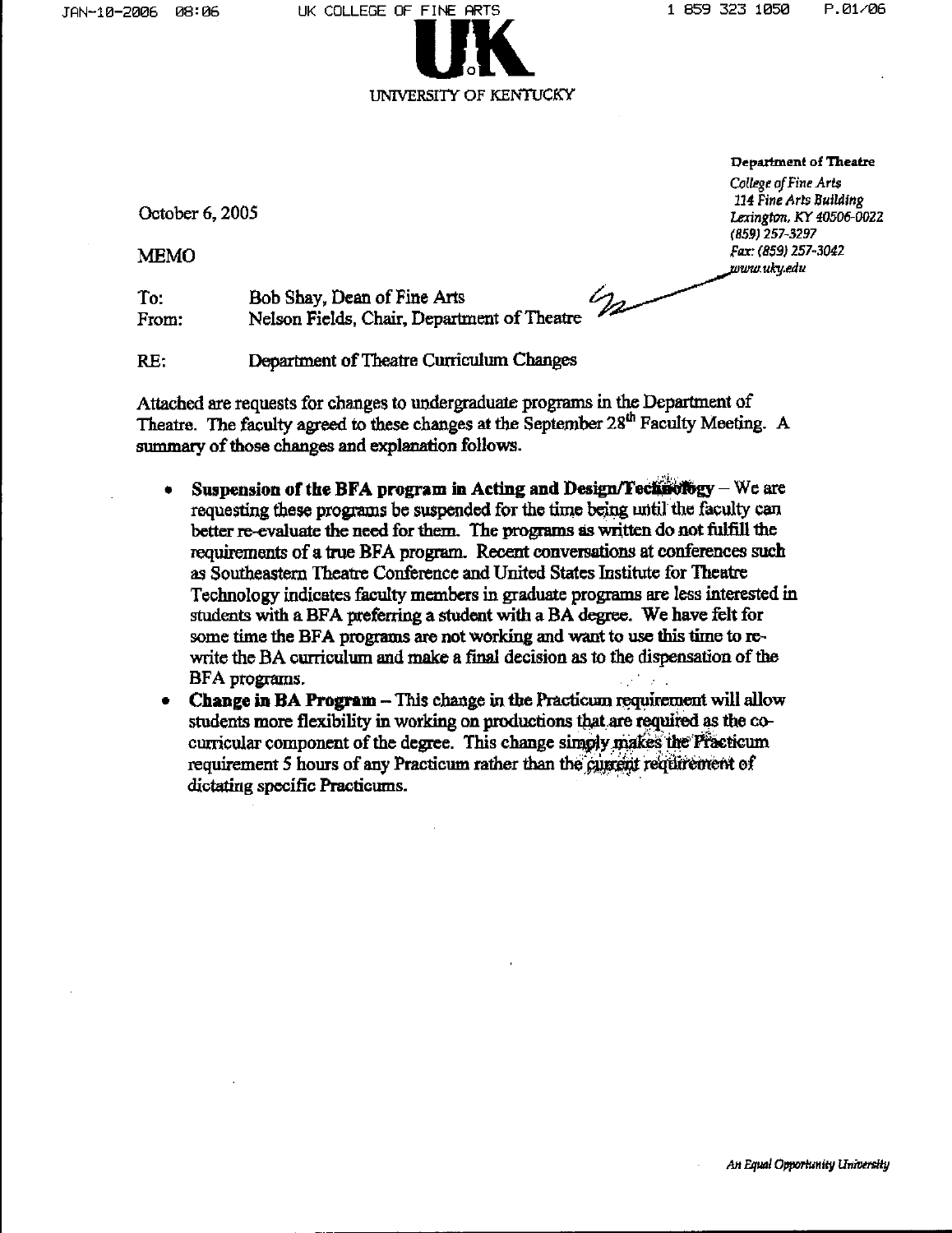

## **College of Fine Arts**

Office of the Dean 202 Fine Arts Building Lexington, KY 40506-0022 (859) 257-1707 Administration (859) 257-1709 Student Affairs (859) 257-1708 Fiscal Affairs Fax: (859) 323-1050 www.uky.edu/FineArts

January 24, 2006

## **MEMORANDUM**

| TO:   | University Senate Council                        |
|-------|--------------------------------------------------|
| FROM: | Robert Shay                                      |
| RE.   | Proposed Suspension of B.F.A. Degrees in Theatre |

The Curriculum Committee of the College of Fine Arts met and approved the suspension of the B.F.A. in Theatre, Concentration in Acting and the B.F.A. in Theatre, Concentration in Design/Technology at their October 21, 2005 meeting. The Undergraduate Council also approved the suspension of these programs at their meeting on December 13, 2005.

The Theatre Department and the College of Fine Arts plan to make a final decision with regard to the permanent deletion of these programs within the next five years.

Please feel free to contact me if you need additional information.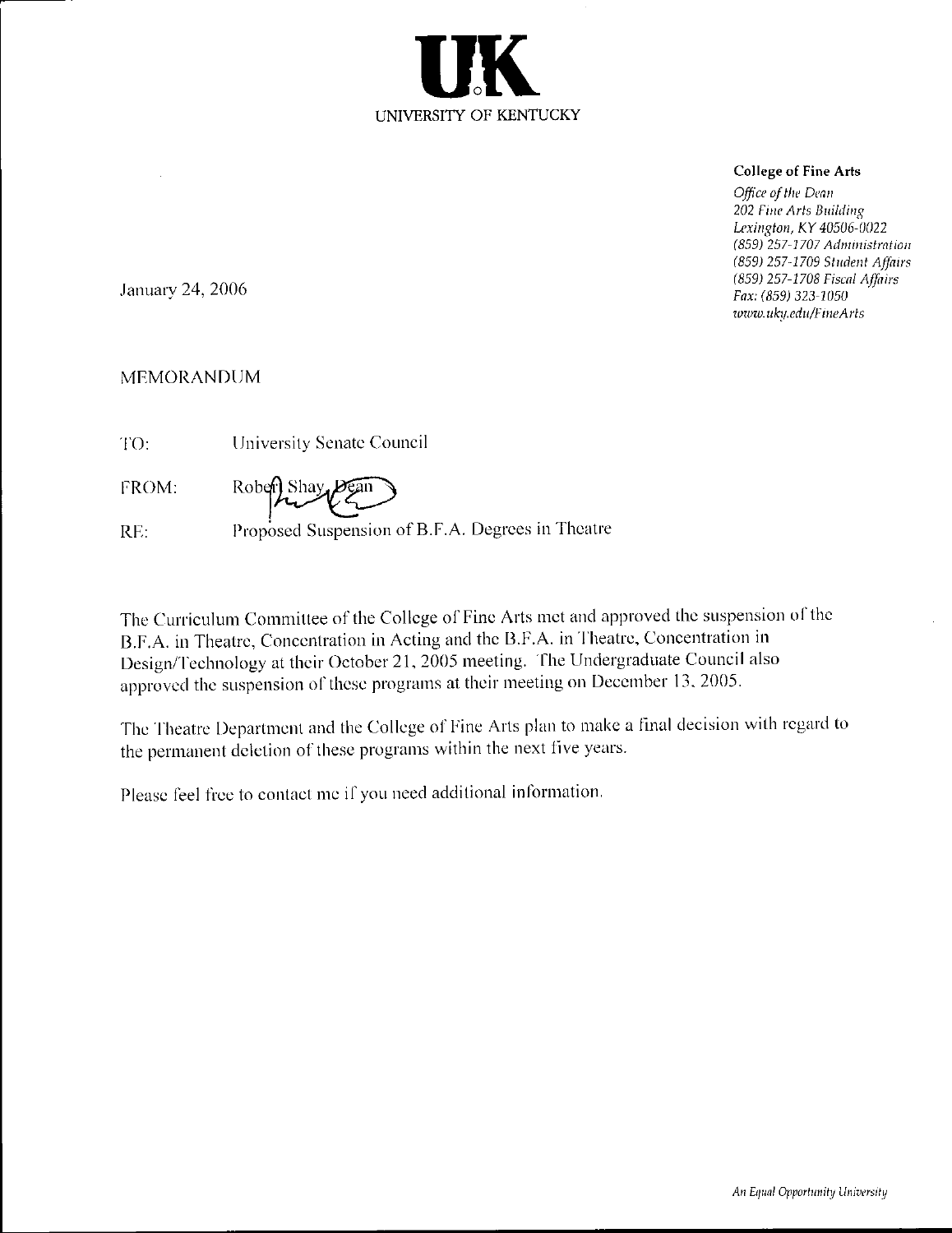# UNIVERSITY SENATE REVIEW AND CONSULTATION SUMMARY SHEET

Name/email/phone for proposal contact: Nelson Fields - nelson.fields@uky.edu - 257-3297 Proposal Title: Suspension of BFA Programs in Theatre

Instruction: To facilitate the processing of this proposal please identify the groups or individuals reviewing the proposal, identify a contact person for each entry, provide the consequences of the review (specifically, approval, rejection, no decision and vote outcome, if any) and please attach a copy of any report or memorandum developed with comments on this proposal.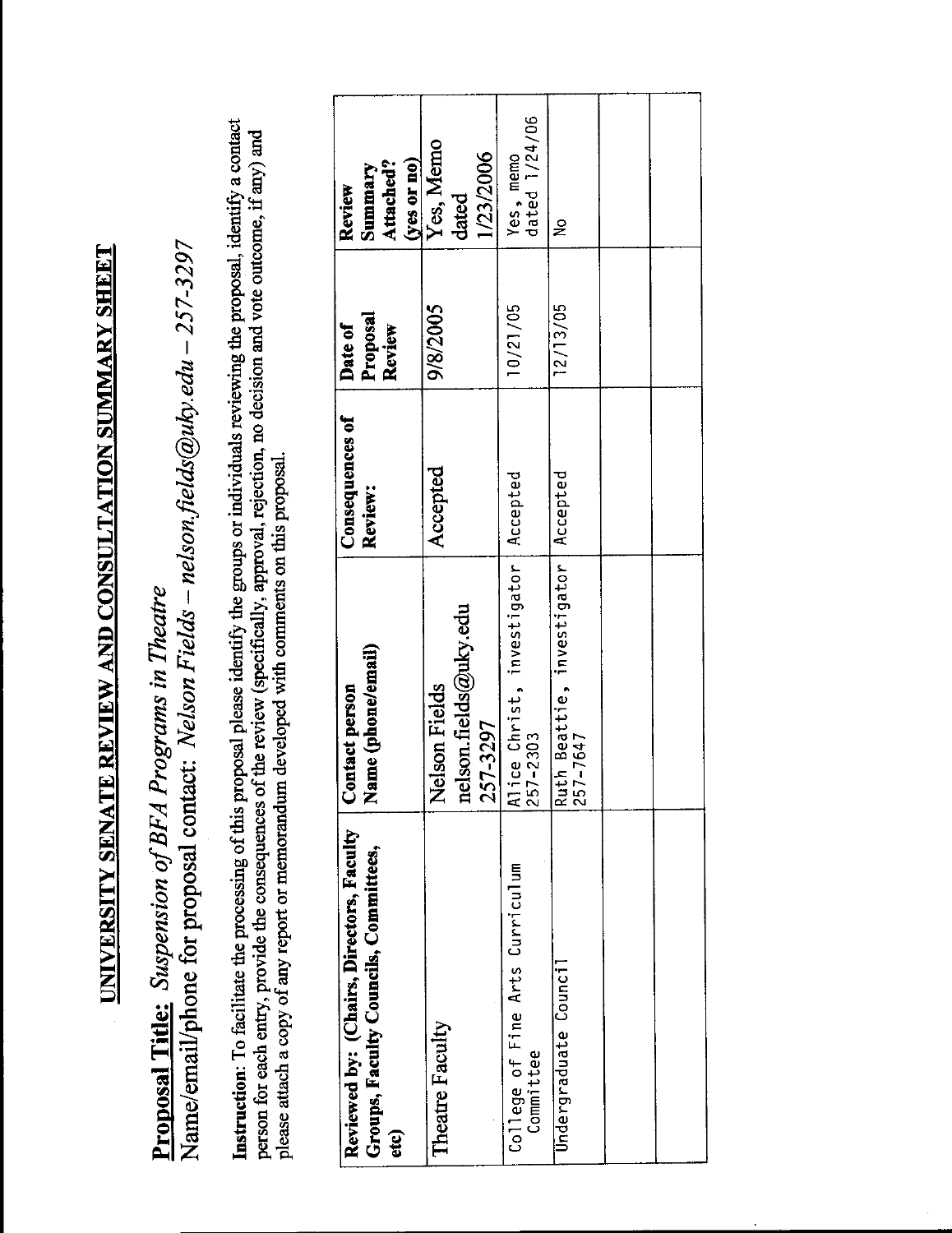January 23, 2006

# **MEMO**

To: Theatre Faculty

From: Nelson Fields Chair, Department of Theatre

In order to expedite the suspension of the BFA program we agreed to last semester, I have been asked to provide the Senate Council with a signed document stating that all members of the Theatre Faculty agreed to this proposal. Therefore, I am asking each of you to sign the following statement.

UNIVERSITY OF KENTUCKY

As a member of the Theatre faculty, I have agreed to the suspension of the Bachelor of Fine Arts (BFA), both concentrations - Acting and Design/Technology, until such time as we can make a decision to eliminate or restore them with a revised curriculum.

| Tony Hardin                                                 |
|-------------------------------------------------------------|
| Signature (Tony Hardin)                                     |
| <b>Nelson Fields</b>                                        |
| Signature (Nelson Fields) Relson 7                          |
| Bob Haven                                                   |
| $A'$ 00<br>Signature (Bob Haven) $\sqrt{\xi}$               |
| <b>Russell Henderson</b>                                    |
| <u> Jsabbatical</u> Spring<br>Signature (Russell Henderson) |
| Nancy Jones                                                 |
| Signature (Nancy Jones)                                     |
| John Holloway                                               |
| Signature (John Holloway) $\geq$                            |
| Andrew Kimbrough                                            |
| Signature (Andrew Kimbrough)                                |
| Geri Maschio                                                |
| Signature (Geri Maschio)                                    |
| Rhoda-Gale Pollack                                          |
| tituda -<br>Signature (Rhoda-Gale Pollack)                  |
| David Steinmetz                                             |
| Signature (David Steinmetz)                                 |
|                                                             |

### **Department of Theatre**

College of Fine Arts 114 Fine Arts Building Lexington, KY 40506-0022  $(859)$  257-3297 Fax: (859) 257-3042 www.uky.edu